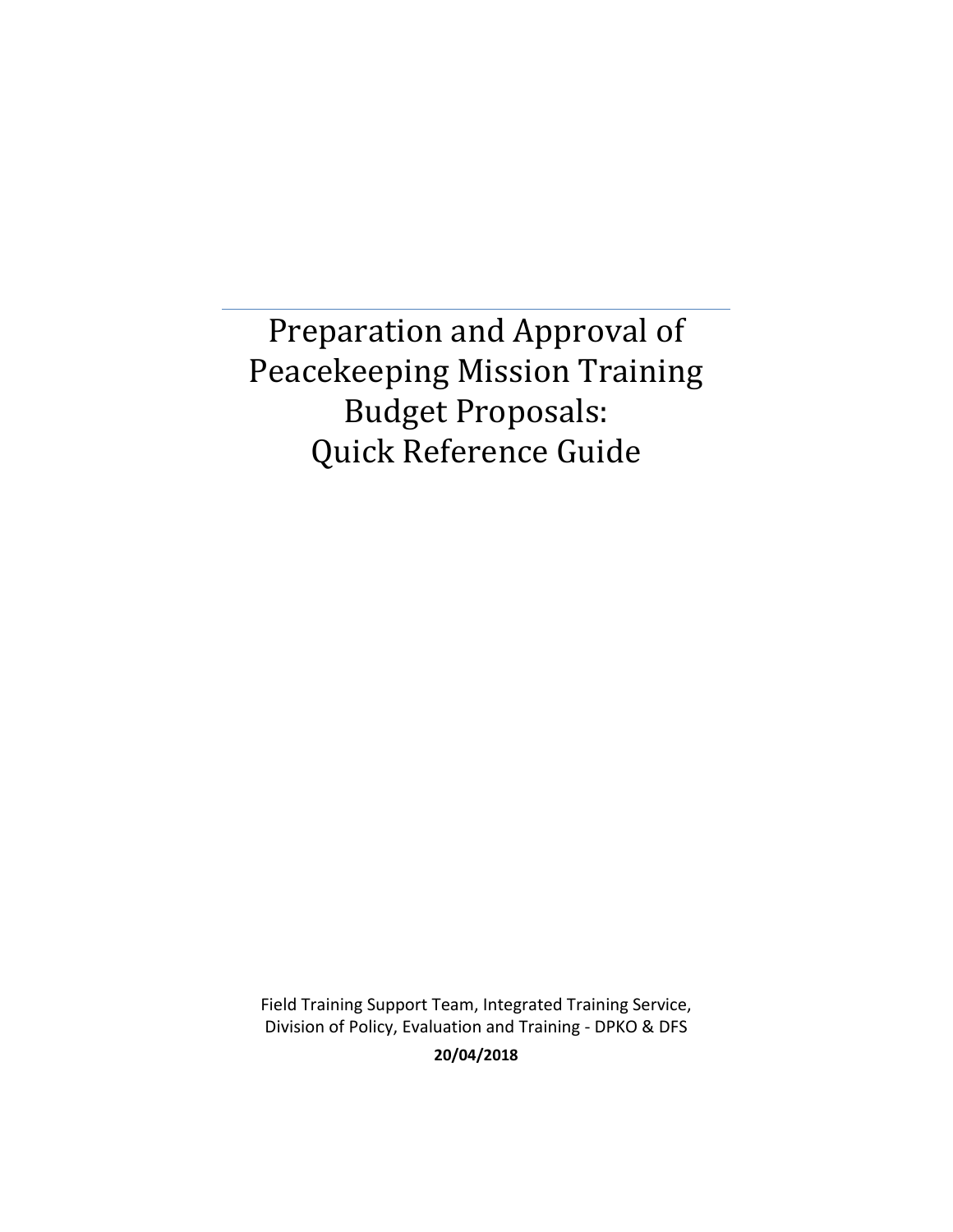### **1. Purpose**

This Quick Reference Guide (QRG) provides guidance on the preparation, coordination and submission of the annual peacekeeping training budget by missions. Its aim is to ensure that there is a common understanding of the budgetary process at UNHQ as well as in missions and prevent errors usually made by training budget focal points in the preparation and submission of the budgets.

### **2. Scope**

This Guide is prepared for Chiefs of Integrated Mission Training Centres (IMTCs) and Mission Training Focal Points as well as Chiefs of Military Training Cells and Police Training Coordinators of field missions of the Department of Peacekeeping Operations (DPKO) and Department of Field Support (DFS). It is also useful for other mission trainers and training focal points of other units that submit budgets for training of staff and personnel. In missions where there is no IMTC or Training Unit, the designated Training Focal Point (TFP) shall use this Guide as baseline for the preparation of training budget submissions.

### **3. Background**

Since training is a strategic tool to enable United Nations peacekeepers to successfully implement mandates and ensure the safety and security of personnel in the volatile environments in which they operate, it is imperative that the Chiefs of IMTCs understand the comprehensive training budget process for achievement of mandate implementation. This is in line with the result of the mission training needs assessment, Mission Training Plans (MTPs), DPKO/DFS priorities and other initiatives included in the report of the High-level Independent Panel on Peace Operations, the related Secretary-General's implementation report and the report on the external review of the UN Police Division. This practical guide will equip IMTCs and Training Focal Points (TFPs) with a tool for understanding training budget submission process and can be used to support and coordinate the preparation of training budget by other relevant components.

### **4. Roles and Responsibilities**

**Field Training Support Team (FTST), Integrated Training Service (ITS)**: Outlines the process by which UN peacekeeping training is identified, prioritised and is to lead to the planning, development, budgeting, delivery and evaluation of training to meet strategic and mission level needs. Also indicates the Strategic Priorities on the guidance on the annual training budget proposals to be submitted.

**Chief, Integrated Mission Training Centre (IMTC):** The IMTC Chief is responsible for advising the DMS/CMS on whether the training budget proposals conform to the training priorities set out in the Mission Training Plan, and coordinates the preparation and implementation of the mission training budget in accordance with the Mission Training Plan. In that connection, resources should be allocated appropriately to ensure that training is cost effective and has the maximum operational impact.

**Chief, Military Training Cell:** Ensures that all training activities to be delivered by and for military personnel are included in the training budget proposals in each fiscal year, in line with mission training plan and priorities and the Force Commander's directives.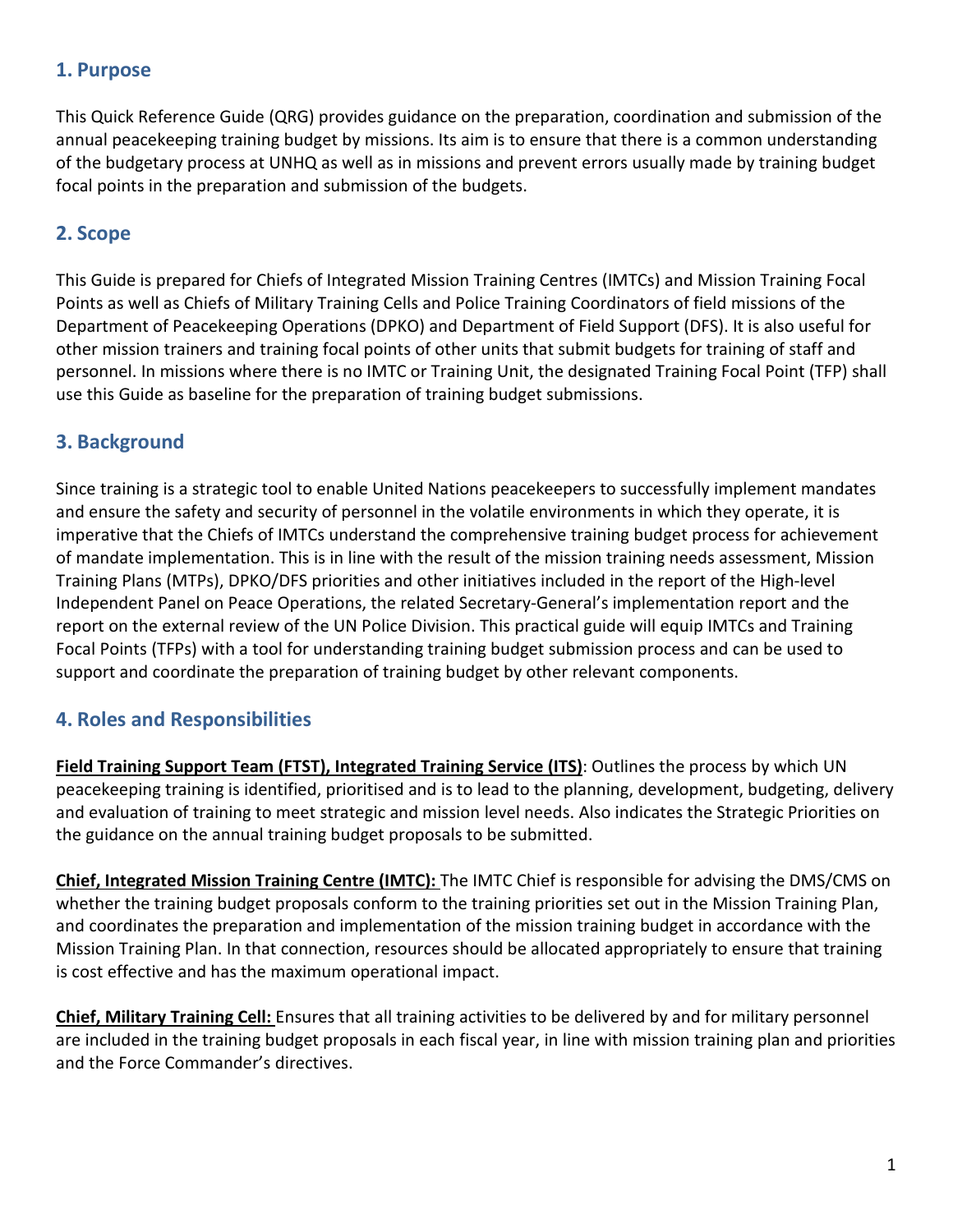**Police Training Coordinator:** Ensures that all training activities to be delivered by and for police personnel are included in the training budget proposals in each fiscal year, in line with mission training plan and priorities and the Police Commissioner's directives.

## **5. Procedures for budget preparation and submission**

#### **Outline of the Process for the development of MTP and Training Budget Proposal in Missions**

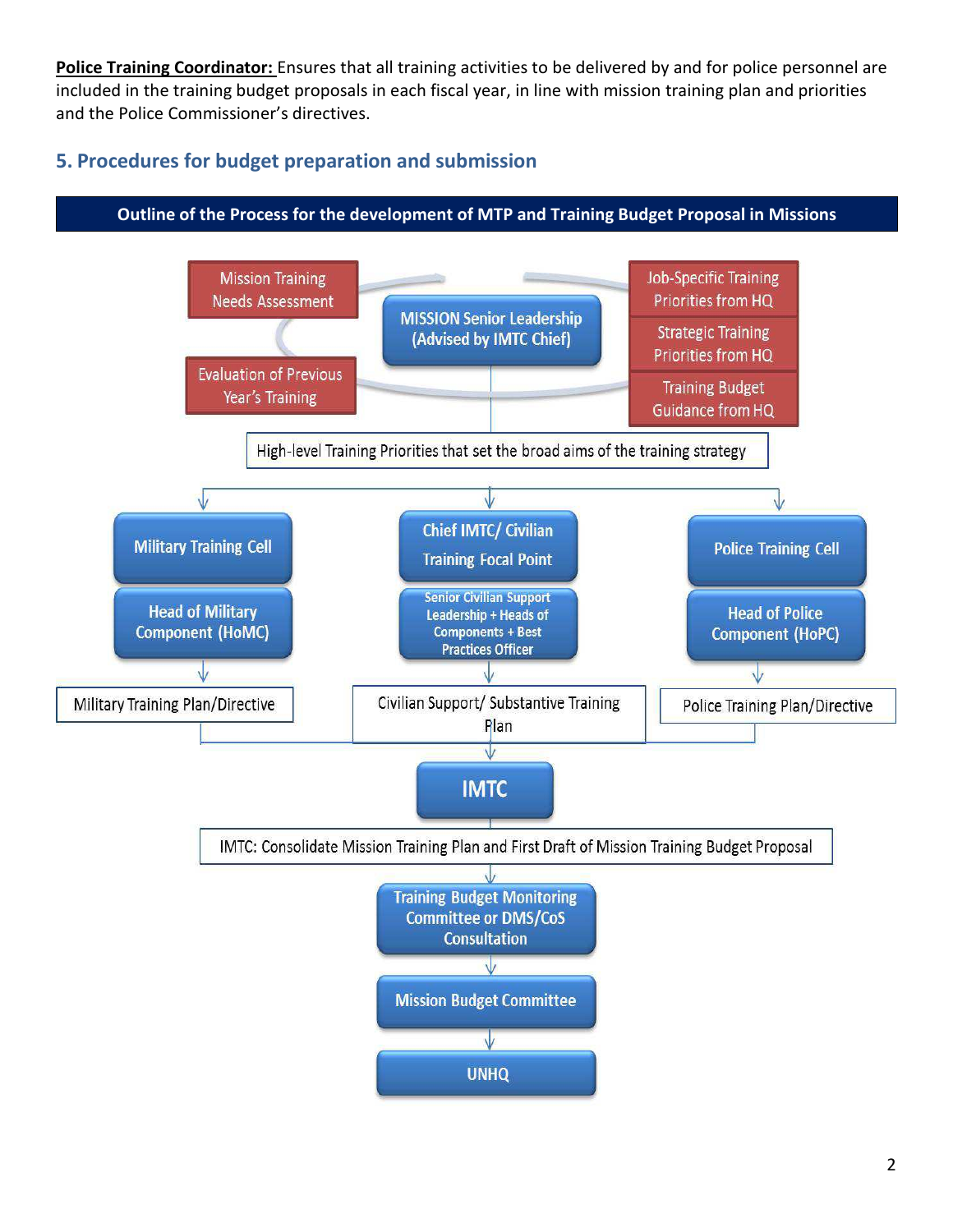**Budget Review and Approval Process at HQ** 

#### **Step by Step instruction**

guidance received from DPKO-DFS USGs; and job specific training activities advised by various DPKO-DFS HQ  $^{-3}$ **Step 1 (April 2017 – July 2017):** The Head of Mission (HoM) in conjunction with the DMS/CMS and mission principal officers shall determine high level training priorities for the following budget year based on the mandate and as advised by the Chief of the IMTC or Mission Training Focal Point. They should take into account four inputs when determining these priorities: results of mission training needs assessment (including inputs on technical needs as provided by section chiefs) and training evaluation conducted in the mission during the past year; most recent crosscutting training priorities identified by ITS, DPKO-DFS; training budget Divisions and Services.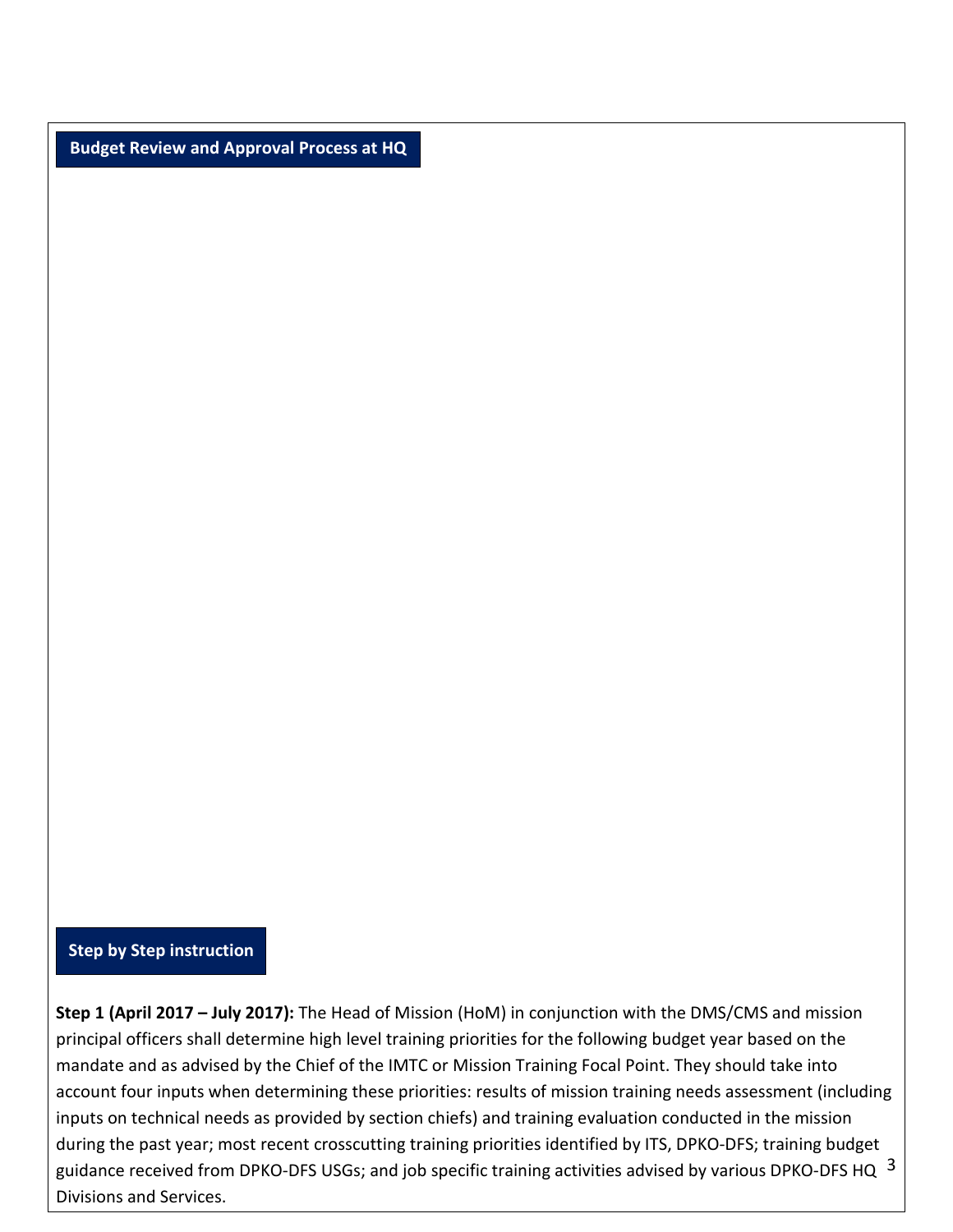**Step 2 (July 2017 – September 2017):** Using the high level direction from the HoM, and under the guidance of Mission principal officers, the IMTC develops the annual Training Plans for the civilian, military and police components. These are prepared by the respective civilian, military and police trainers in collaboration with mission Section Chiefs, offices of the Head of Military (HoMC) and Head of Police Component (HoPC), including the designated TCC and FPU Coordinators. IMTC personnel should provide advice and support on the formulation of training interventions that will meet the needs of managers and leaders as well as those targeting organisational development. The IMTC Chief then compiles inputs into a draft consolidated Mission Training Plan. S/he then identifies which parts of the Mission Training Plan will have a budgetary impact, and accordingly prepares the mission Training Budget which is forwarded to the appropriate mission Budget Committee for review. The comprehensive Mission Training Plan shall later be finalised upon receipt of the approved budgets. Field Training Support Team in ITS and the Field Budget and Finance Division in DFS will support the mission.

**Step 3 (October 2017)**: Once the Mission Training Budget Proposal is complete, it is submitted to the Mission Budget Committee which reviews the Training Budget along with other mission budget proposals. The approved submissions are then sent to Budget Controller in OPPBA/DM/UNHQ.

**Step 4 (November 2017 – July 2018):** If financial constraints indicated by New York (Field Budget and Finance Division, Financial Controller, ACABQ, 5<sup>th</sup> Committee and General Assembly) require that the proposed training activities be reduced, the IMTC Chief working with the principal officers responsible for reviewing the budget will take action and get it endorsed by the Mission Budget Committee before re-submission. The mission budget is then approved by the General Assembly over the period April to July 2018.

**Step 5 (July 2018 – June 2019)**: Once the budget is approved by UNHQ, the IMTC includes it in the comprehensive Mission Training Plan and finalises the document. The IMTC then begins to manage the implementation of the Training Plan and Budget, including its periodic monitoring and provision of information on expenditures and unspent funds to Senior Management, with a view to ensuring that all funds received are utilised for the purpose given, by the end of the financial period. Copies of the comprehensive Mission Training Plan are required to be shared with ITS/DPET by 31 October and IMTCs shall report periodically to ITS on the status of implementation.

**Step 6 (by the end of March 2020)**: After the completion of the fiscal year, the mission is to submit the performance report to the UNHQ for submission to General Assembly for review and approval. It includes the total expenditure which has been linked to the mission's objective through a number of RBB frameworks, grouped by components, and training expenditure shall be a part of it.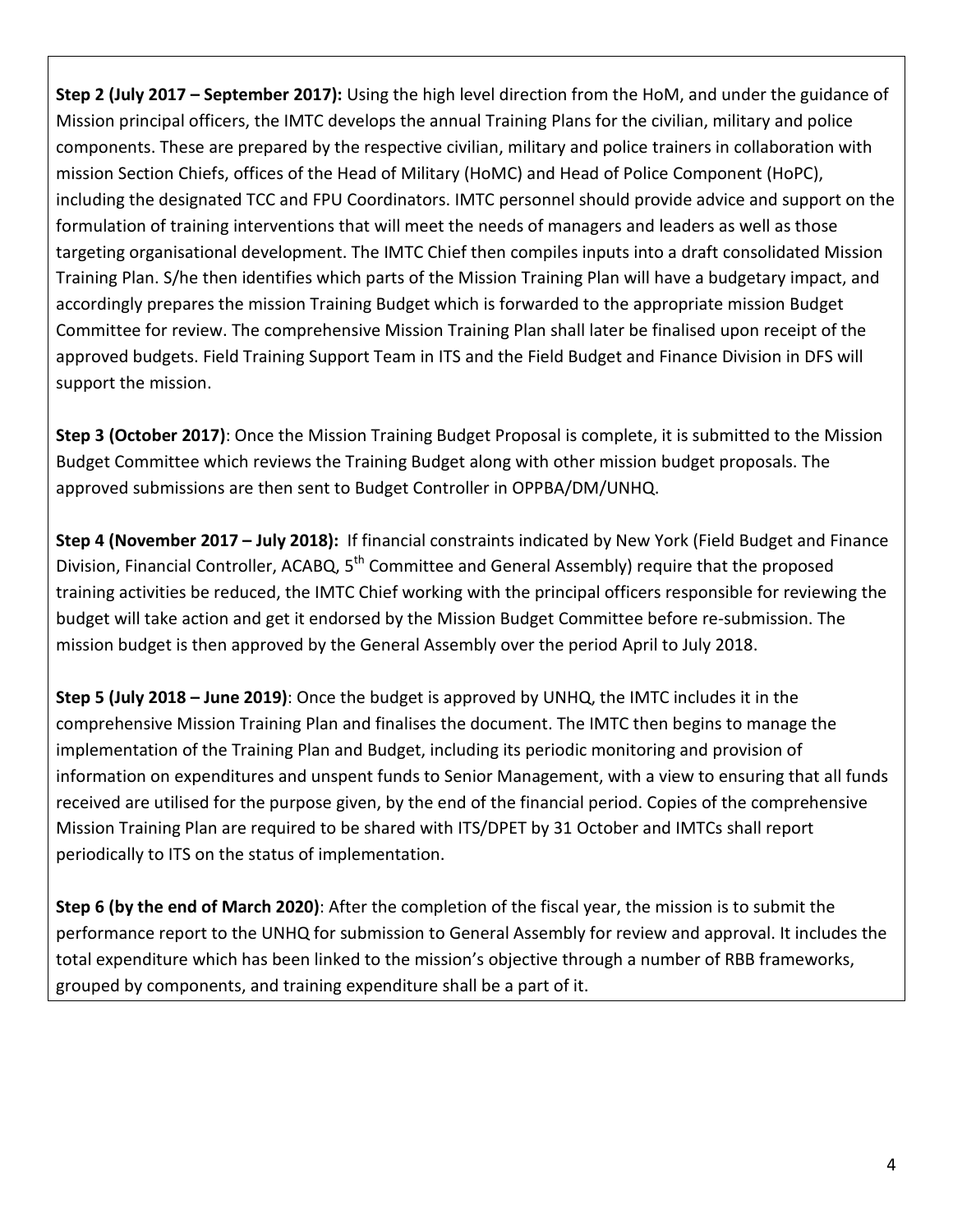# **6. Content of the Budget Proposal**

The budget proposal sheets represent proposed specific training activities to be delivered for staff in the mission during the fiscal year to facilitate mandate implementation. The content covers all training and learning initiatives to be conducted in the mission including internal courses as well as external courses to be held outside the mission area.

Data is required under the columns on "SupInfo Training Sheets" as below:

| Detailed training requirements |              |                      |                             |          |           |                                           |                    |          |                                              |       |
|--------------------------------|--------------|----------------------|-----------------------------|----------|-----------|-------------------------------------------|--------------------|----------|----------------------------------------------|-------|
| . Internal courses             |              |                      |                             |          |           |                                           |                    |          |                                              |       |
| A. Training courses by type:   |              |                      | B. Planned number of staff: |          |           |                                           | C. Training costs: |          |                                              |       |
|                                |              |                      |                             |          |           | Planned number of personnel to be trained |                    |          | Training related costs, in thousands of \$US |       |
|                                |              |                      |                             |          |           | National                                  |                    |          | Training fees,                               |       |
| Component                      | Fund Center  |                      | Inter-                      |          | Military/ | institutions                              |                    | Official | supplies                                     |       |
| (Select one)<br>#              | (Select one) | Requesting office(s) | national                    | National |           | Police civ. society                       | Consultants        | travel   | and services                                 | Total |

- A. Training Courses, by type
	- 1) Components: Indicate relevant components that fit into the purpose of the training, as noted on the "Intro Sheet" of the file.

| 1.  | Administration/Budget and Finance         | 14. | Information technology                            |
|-----|-------------------------------------------|-----|---------------------------------------------------|
| 2.  | Air transportation                        | 15. | Law and order                                     |
| 3.  | Communications                            | 16. | Leadership, Management/Organizational Development |
| 4.  | <b>DDRRR</b>                              | 17. | Medical                                           |
| 5.  | Development                               | 18. | Peace process                                     |
| 6.  | Electoral support                         | 19. | Political and civil affairs                       |
| 7.  | Engineering                               | 20. | Procurement/contract management                   |
| 8.  | Gender                                    | 21. | Protection of civilians                           |
| 9.  | Governance                                | 22. | Rule of law                                       |
| 10. | Ground transportation                     | 23. | Security                                          |
| 11. | Human resources<br>management/development | 24. | Supply/property management                        |
| 12. | Human rights                              | 25. | Other                                             |
| 13  | Humanitarian issues                       |     |                                                   |

- 2) Fund Center: Indicate specific titles of the course or training activity to be undertaken. There should be no reference to "Annual" courses in light of the USGs' instructions on biennial delivery of conferences, workshops, etc, for various areas of specialisation.
- 3) Requesting Offices(s) : Indicate the section or office requesting for the service.
- B. Planned number of Staff: Indicate the number of staff to participate, by staff category (Civ/Mil/Pol) and by mission.
	- 1) International: United Nations Internationally-recruited staff and United Nations Volunteers (UNVs)
	- 2) National: United Nations Locally-recruited staff including NPOs and National Staff and National United Nations Volunteers (UNVs)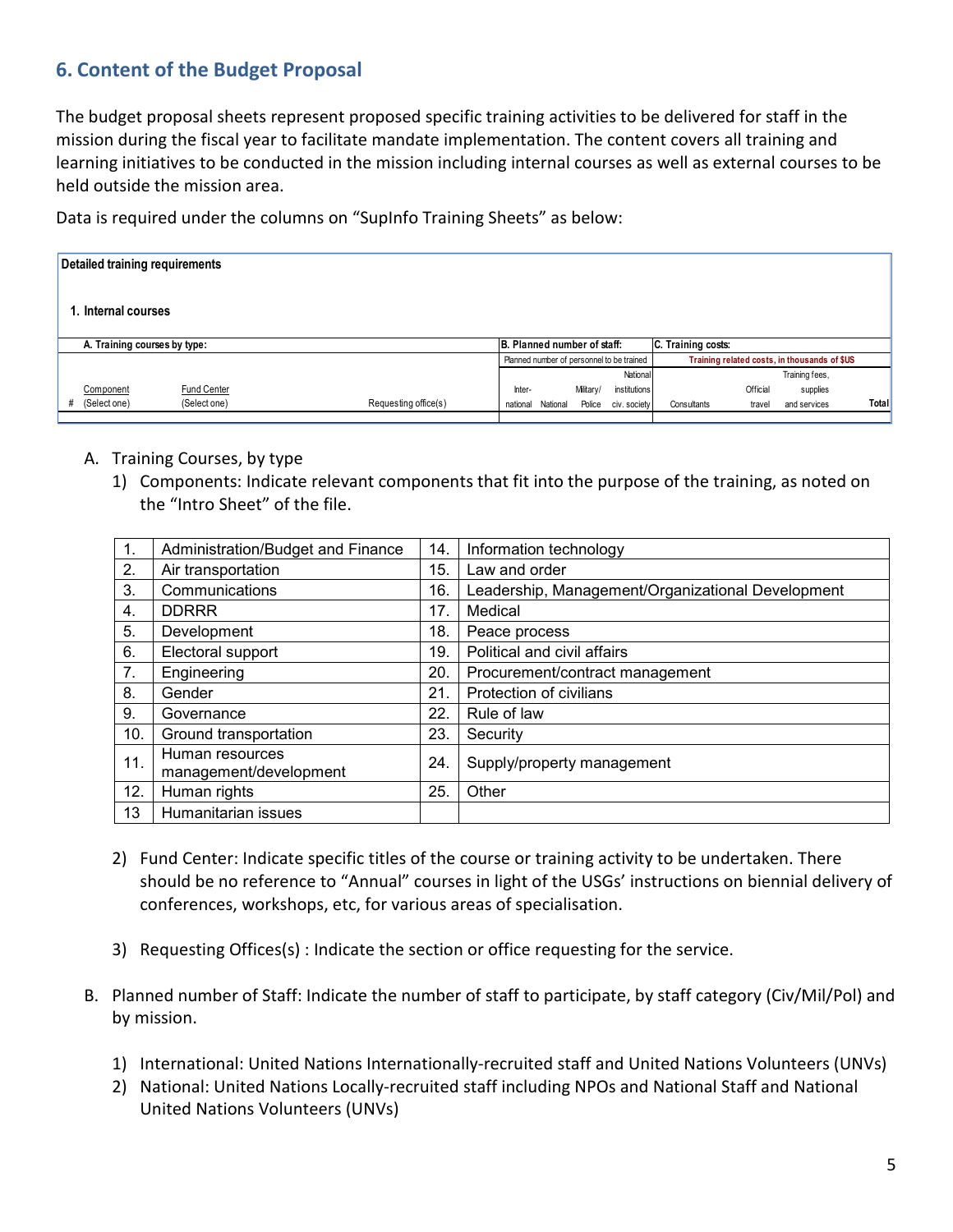- 3) Military/Police: Staff Officers, Experts on Mission (UNMOs, MLO, MILADs), Troops, Formed Police Units (FPUs) and Individual Police Officers (IPOs)
- 4) National Institutions, Civ. Society (Note that provision for this group is to be made under the operational budget and not mission staff training budget)
- C. Training Costs
	- 1) Consultants
	- 2) Official Travel
	- 3) Training fees, supplies and services
	- 4) Total

The internal courses sheet is for training to be organised within the mission area and could be with or without travel within the mission and also include other delivery costs. From the delivery point of view, internal training is further divided into two sub-categories, that is, 'Non-Online' (or Face-to-Face) and 'Online' training. The major distinction in respect of internal and external training is the location of the course venue, that is, within or outside the mission area. However, a Global or Regional Service Centre, as in the case of Entebbe, could be designated as part of the mission area for a particular mission. In that case, training delivered within the designated area will be recorded as internal training and funding indicated for travel to the location. External training represents courses delivered outside the mission area for which travel costs and other requirements such as course fees are to be indicated.

| 11. Consultants<br>Training consultants |          |                   |           |                      |          |            |                     |                    |       |                   |                                     |                           |
|-----------------------------------------|----------|-------------------|-----------|----------------------|----------|------------|---------------------|--------------------|-------|-------------------|-------------------------------------|---------------------------|
|                                         |          |                   |           |                      |          |            |                     | Cost structure     |       |                   |                                     |                           |
|                                         |          |                   |           | Unit of              |          |            |                     | Total Total travel | Total |                   | Purpose of consultancy <sup>1</sup> |                           |
|                                         | Fund     |                   |           | Number of measure    | Number   | Unit cost  | fees                | costs              | DSA   | <b>Total</b>      |                                     | $N$ ew<br>GA mandate by   |
| Component                               | center   |                   | Area of   | Consultants (Select) | of units | US\$       | US\$                | <b>USS</b>         | US\$  | US\$              | <b>Brief justification</b>          | which consultant C ont-   |
| (Select)                                | (Select) | Requesting office | expertise | 1) (2)               | 31       | $\sqrt{4}$ | $(5)=(1)^*(3)^*(4)$ |                    |       | $(8)=(5)+(6)+(7)$ | on travel and output                | is being requested inuing |
|                                         |          |                   |           |                      |          |            |                     |                    |       |                   |                                     |                           |

The consultants costing sheet represents the training activities to be delivered by individual consultants. In light of the ACABQ/5th Committee's concerns and guidance on the need to reduce the use of consultants, missions should consider increasing the delivery of training interventions by its staff or by other missions or UNHQ officials. Other cost-effective and sustainable means of delivery (including Training of Trainers - ToTs) by those who could then continue to deliver within mission should be considered. Where only an individual consultant can deliver a specific course due to certain reasons, the justification for such a case should be clearly specified on the consultant costing sheet.

Data is required under the columns of the Consultants Costing Sheets below:

- a) Components: select one of the component which is created in the "Contents" sheet in the file;
- b) Fund Center;
- c) Requesting Office(s);
- d) Area of Expertise;
- e) Unit of Number of Consultants/measure/number of units/units cost US\$;
- f) Cost Structure:
	- Total Fees US\$;
	- Total Travel Cost US\$;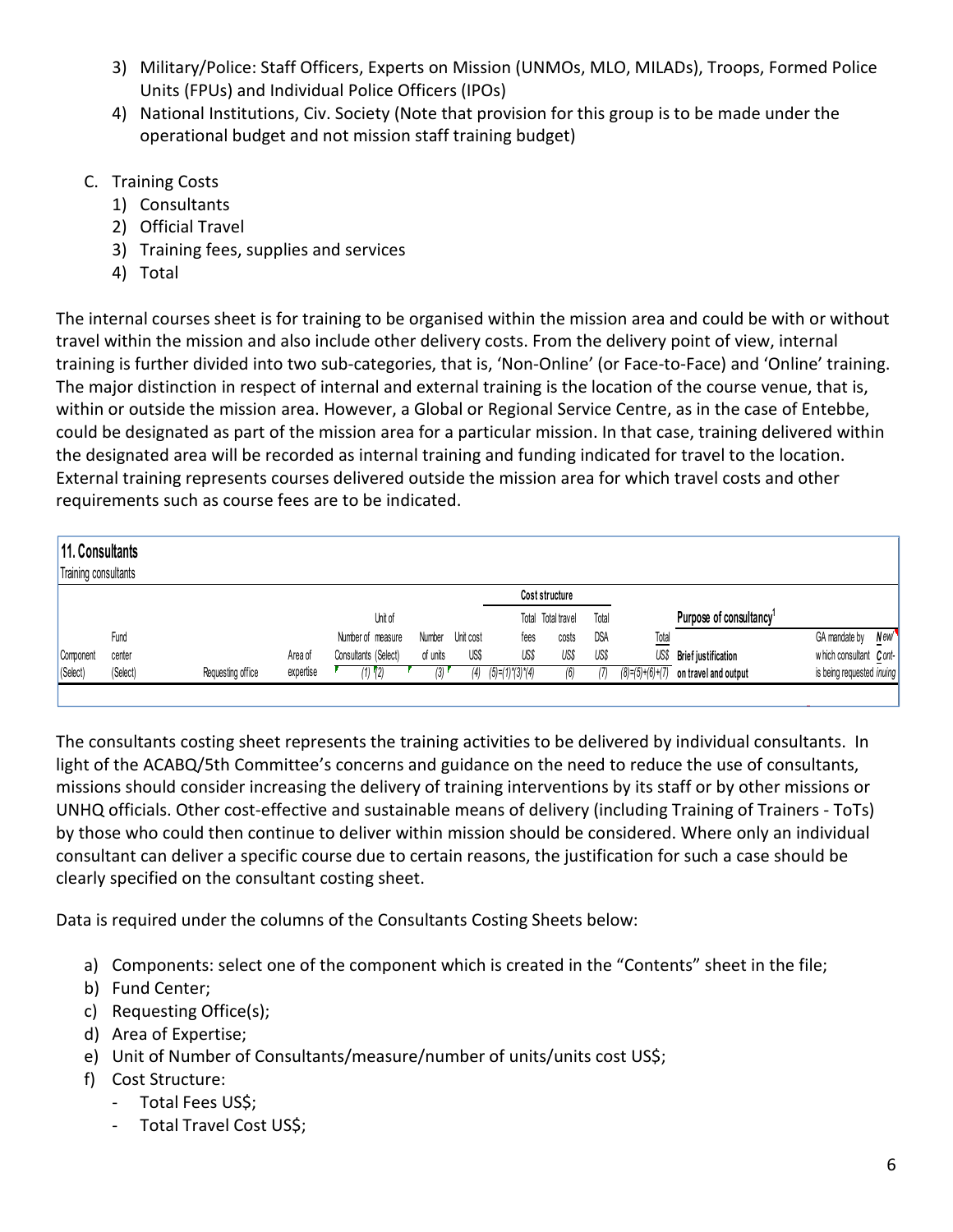- Total DSA US\$;
- Total US\$: Do not touch the column since excel formula automatically calculates the amount and shows total consultants costs including consultants' fees (where applicable), DSA and terminal costs; all added together as one cost;
- g) Purpose of Consultancy:
	- Brief justification on travel and output;
	- GA mandate by which consultant is being requested;
	- New/Continuing: "N" for new and "C" for continuing.

All budget forms are standardized and cells containing formulas or links are locked, this allows budget data to be entered with significantly less worry about mathematics, calculations, formulas and dataflow. Studies show that well over 80% of all workplace spreadsheets have errors. In consideration of the volume of budget forms and the number of hands involved over the course of the budget process, preventing errors is a critical issue. In light of a high risk of errors and to ensure transparency and accuracy, it is necessary to utilise standardised protected forms.

# **7. Frequent Mistakes made in preparing the Training Budget Proposal**

#### **A. Costing Consultant Sheet**

1) Different information between the Consultant sheet and SupInfo training sheet: The information on the Consultant sheets should be the same as the one reflected on the SupInfo Training Sheet. For example, the title of the Public Information course for Radio Producers indicated on the sample Consultants sheet below and the one on the adjacent SupInfo Training Sheet do not match. There is the need to edit the Consultants' sheet to reflect the same title of "Radio Producers Research & Creative Writing Training."

#### <Example>

| Consultant sheets                   |                        |        | <b>SupInfo Training Sheet</b>                        |  |  |
|-------------------------------------|------------------------|--------|------------------------------------------------------|--|--|
| Purpose of consultancy <sup>1</sup> |                        |        | A. Training courses by type:                         |  |  |
|                                     | GA                     |        | Component                                            |  |  |
|                                     | mandate                |        | (Select one)                                         |  |  |
|                                     | by<br>which            | New/   | <b>Communications</b>                                |  |  |
| <b>Brief justification</b>          | consultant<br>is being | Cont-  | Radio Producers Research & Creative Writing Training |  |  |
| on travel and output                | requested              | inuing |                                                      |  |  |
| Training of Radio producers         |                        |        |                                                      |  |  |
|                                     |                        |        |                                                      |  |  |

- 2) Inclusion of a high number of consultants: In light of concerns expressed by the ACABQ/5th Committee with the increasing use of consultants, efforts should be made to reduce the number and use other cost-effective methods advised.
- 3) Outsourcing of courses on UN specialised subjects: Courses on UN specialised subjects should be delivered by experienced UN staff from the mission, other missions, UNHQ or other UN bodies. Outsourcing of such courses to consultants not familiar with the work of the UN will only make them to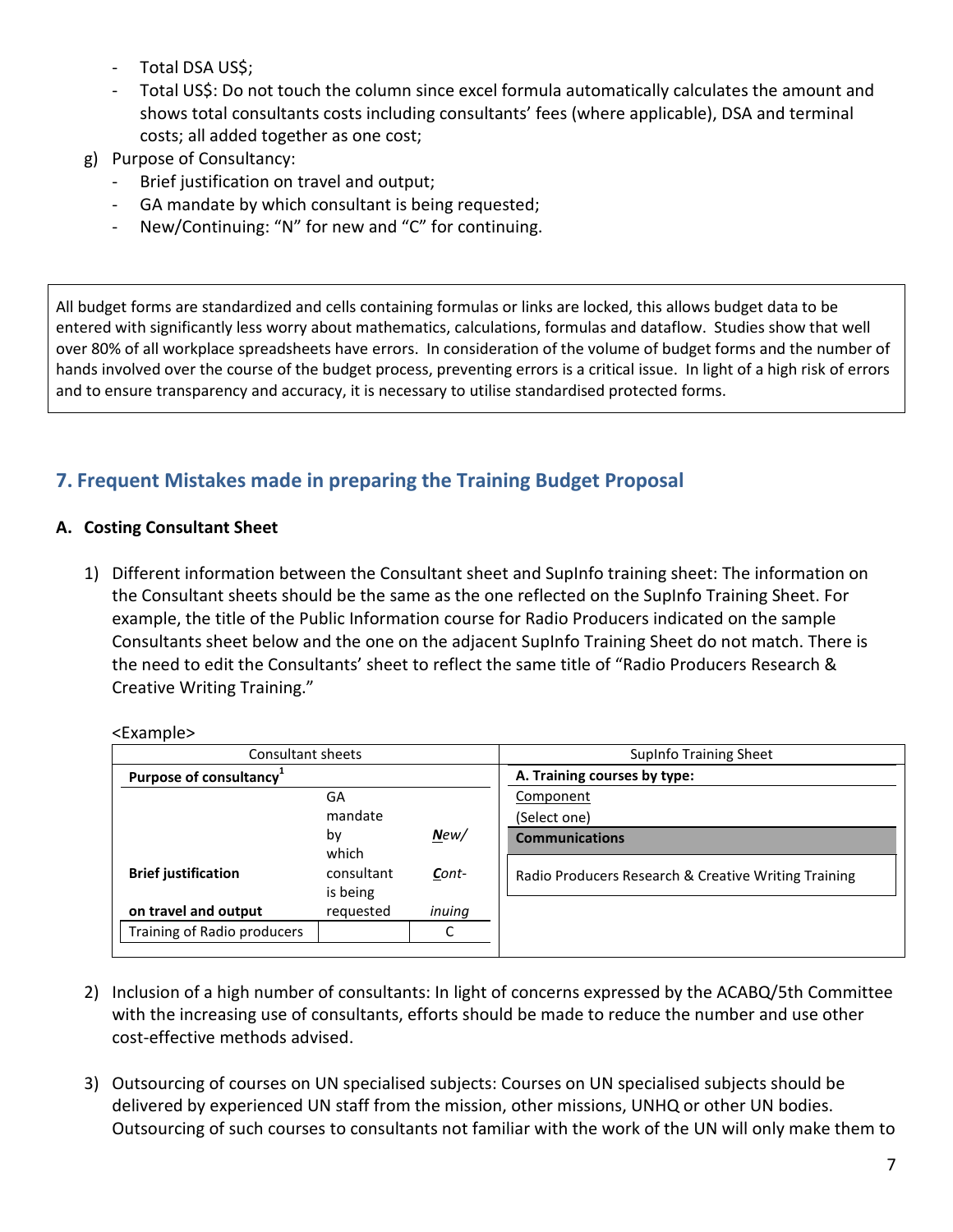deliver general topics that do not meet the needs of staff or of the mission. For example, the following courses can be undertaken as internal activities without the use of consultants:

- Human Resources Management Training specialized modules;
- JOC/RJOC Staff workshops;
- Writing Reports & Correspondence;
- Protection of Civilians;
- LSA training;
- Induction Training topics

#### **B. SupInfo Training Sheets – Internal & External**

- 1) Non-compliance with inclusion of inputs on RBB in training sheets: Major training issues highlighted in Mission Results Based Budget documents (RBB) should also be reflected on the training sheets except for those targeting capacity building for national counterparts or beneficiaries of assistance.
- 2) Training courses are not indicated under correct Course Category: Courses should be listed under the right category out of the twenty-five indicated below. For example, Umoja courses should be listed under "Administration/Budget and Finance," SMART and Management Development Programme should be listed under "Management/Organisational Development." Where a decision in respect of a course cannot be made, ITS should be consulted or the course recorded under "No. 25 – Other."

| 1.  | Administration/Budget and Finance |     | Information technology          |  |  |
|-----|-----------------------------------|-----|---------------------------------|--|--|
| 2.  | Air transportation                | 15. | Law and order                   |  |  |
|     |                                   |     | Leadership,                     |  |  |
| 3.  | Communications                    |     | Management/Organisational       |  |  |
|     |                                   |     | Development                     |  |  |
| 4.  | <b>DDRRR</b>                      | 17. | Medical                         |  |  |
| 5.  | Development                       | 18. | Peace process                   |  |  |
| 6.  | Electoral support                 | 19. | Political and civil affairs     |  |  |
| 7.  | Engineering                       | 20. | Procurement/contract management |  |  |
| 8.  | Gender                            | 21. | Protection of civilians         |  |  |
| 9.  | Governance                        | 22. | Rule of law                     |  |  |
| 10. | Ground transportation             | 23. | Security                        |  |  |
| 11. | Human resources                   | 24. |                                 |  |  |
|     | management/development            |     | Supply/property management      |  |  |
| 12. | Human rights                      | 25. | Other                           |  |  |
| 13  | Humanitarian issues               |     |                                 |  |  |

- 3) Inclusion of Non-Training Activities: If an activity is not related to training, it should be moved from the training budget to the applicable cost centre. For example, activities indicated below, are not related to training and should not be included on the training budget:
	- "Retreat";

- "Technical Inspection" or "Technical Site Inspection and Support to Warehouse Supervisors";

- "FC SNR Conference";

- "Thematic Force Conferences for U2, U3, U5, U9";
- "Thematic Force Conferences for U4, U6";

- "Meetings";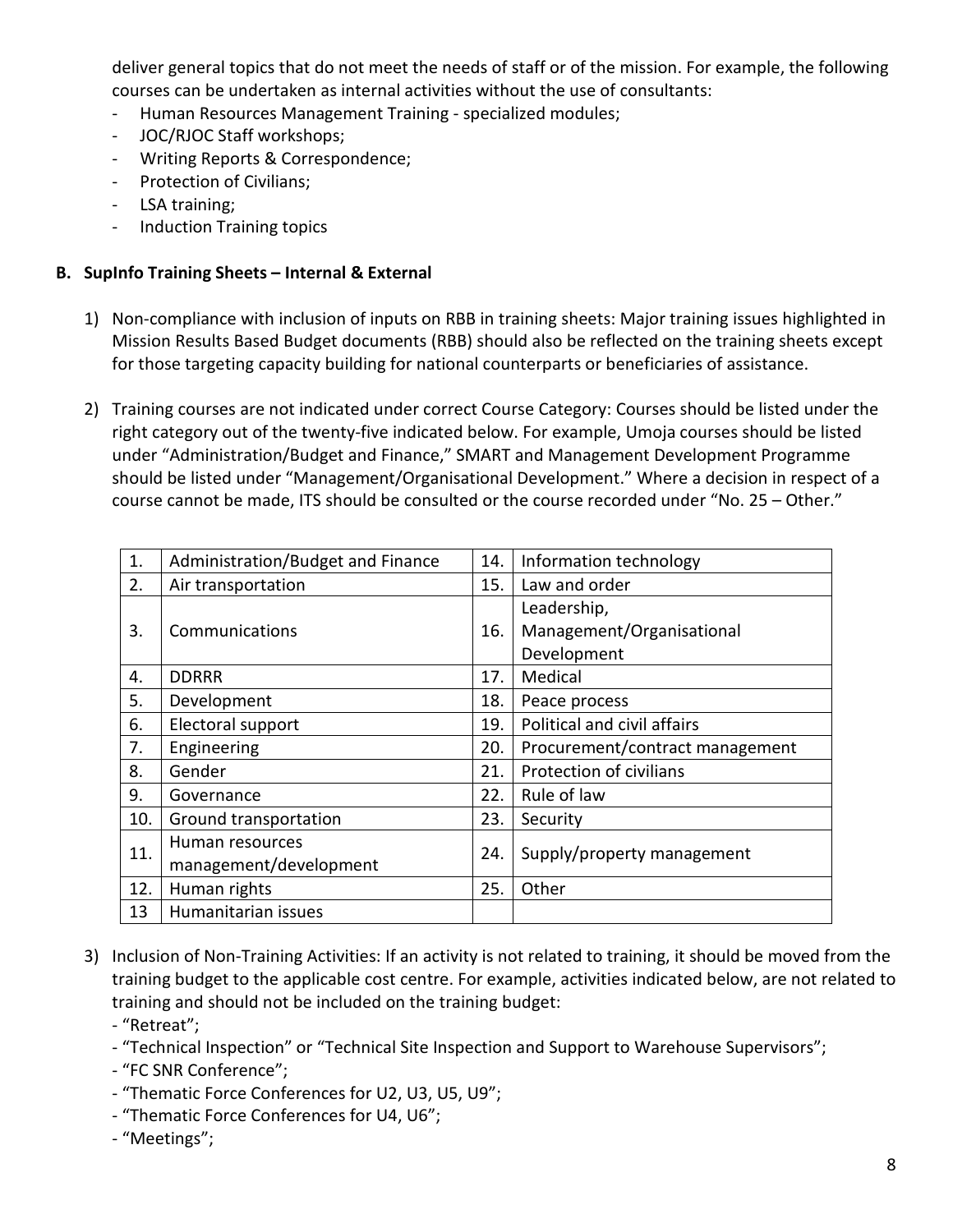- "East African Corridor Meetings";

Functional conferences and workshops that are of a training nature should be regarded as "Official Travel (Training)" and missions are requested to ensure compliance with the provisions of ST/AI/2013/3 in respect of the subject. In other words, functional conferencees such as those called CPO Conference, DDR Chiefs Conference, Best Practices Officers workshop, etc, are to be indicated under Official Travel (Training) and are to be held on a biennial basis.

ST/AI/2013/3 4.3. (e) The provisions of section 4.3 (d) shall not apply to travel for the purpose of learning and development (training).4 The standard of accommodation for such travel shall be economy class. This provision shall not apply to staff members travelling as instructors, whose travel accommodation shall be determined in accordance with section 4.3 (d);

- 4) Lack of relevance of a course to the work of a section or staff member proposing it: IMTC Chiefs working with Budget Chiefs need to review whether participation in certain courses proposed by sections/units constitute an effective use of training resources. They also need to check the relevance of courses proposed to the defined technical needs of the concerned units and achievement of mission needs. A major question that needs to be answered is whether the section's staff will be able to apply lessons learnt from the course to their work.
- 5) Lack of indication of the full titles of courses: Indicate the full titles of couses. The writing of only position titles such as "Force Commander", "Sector Commander" and "Police Commissioner" cannot be accepted as training course titles.
- 6) Lack of inclusión of the number of participants: Indicate the number of participants in column G (International, ) H (National), I (Military/Police) and J (Institutions civil society).
- 7) Inclusion of service provider or training firms' names in course titles: There is no need to indicate the names of training firms in the titles of courses. For example, "Rosetta Stone" should be removed and replaced with "Online Language Learning." Focus should be on the area of training intervention not on the service provider.

### **C. SupInfo Training Sheets – Internal**

- 1) Confusion between consultants' column, official travel and training fees:
	- If the courses are to be delivered by Individual Consultants, all related costs indicated under 'official travel" and 'training fees, etc' should be rolled up into the 'Consultant' column unless the travel cost is for movement of some staff within mission to a central location for the training. The amount rolled up and recorded should also be equal to the cost indicated on the Consultants costing sheet;
	- If the courses are to be delivered by a consulting firm and not individual consultants, the budget proposed should be recorded under "Training fees, supplies and services" and not under "Consultants" considering that the procurement process is to be utilised. For example, the entire budget for an IATA course needs to be indicated under 'Training fees, supplies and services" since the course is to be delivered by an IATA-certified consulting firm.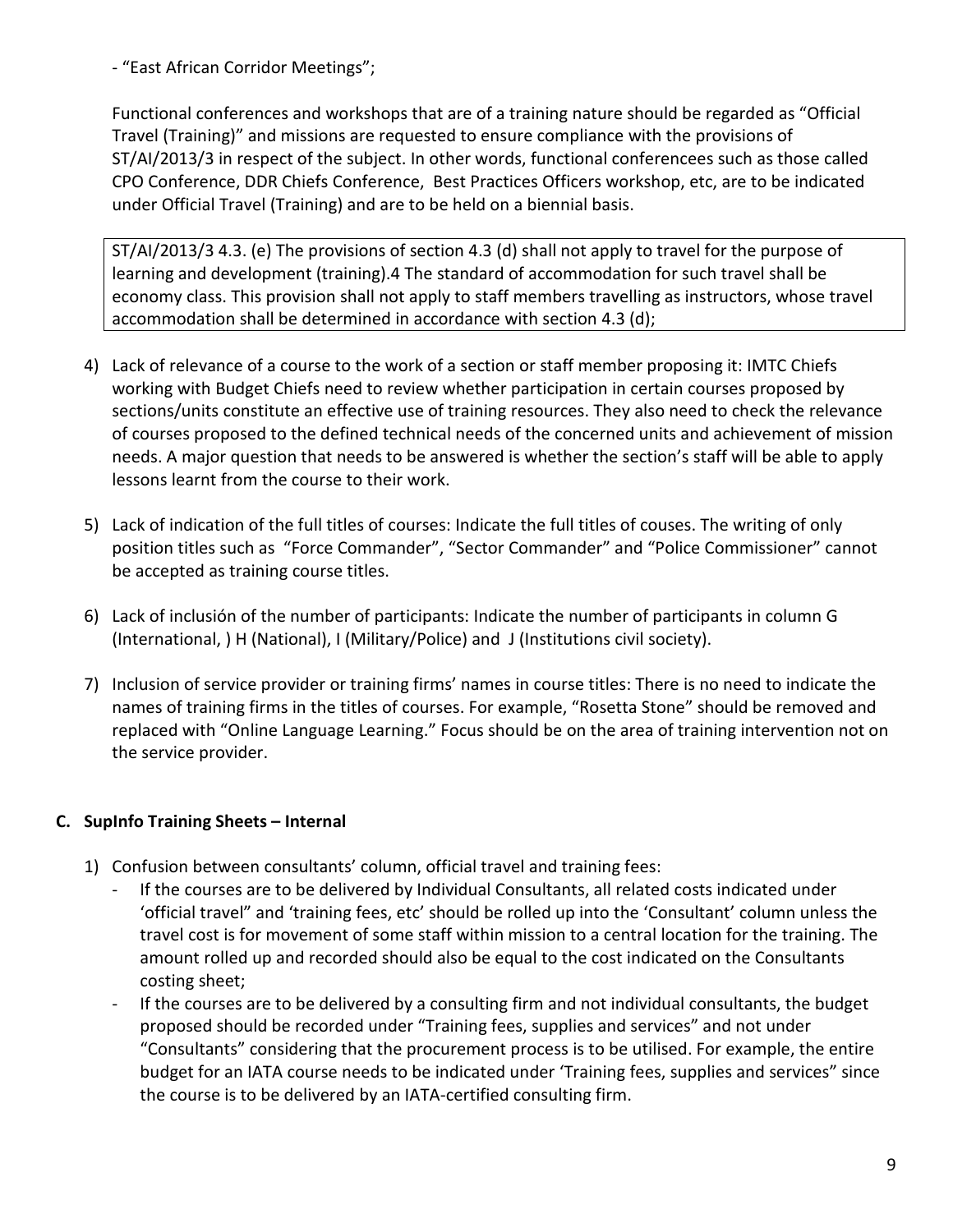- 2) Unrealistic travel cost: If the courses are to be held in a central location within mission for which travel is required, the travel cost should not be too high and inconsistent. It should be based on the cost established for moving between two áreas within mission. If a course is to be delivered outside the mission area such as in Nairobi, Kenya, it should be moved to the external training sheet, unless the location has been formally designated as part of the mission área. In addition, online courses are to be recorded as internal courses.
- 3) Use of titles of Secretariat courses for new mission courses: The titles of standard courses offered across the Secretariat should not be used for new courses being solely developed and offered within missions, e.g. Supervisory Skills Training, Competency Based Interviewing, etc. Where listed, they must be delivered in accordance with UNHQ guidance on such courses.

#### **D. SupInfo Training Sheets – External**

- 1) Fielding staff for participation in courses outside, though available in the UN: Efforts should be made to avail of recommended courses available in the UN for certain areas rather than fielding staff for general courses outside the organisation on the same subject. Courses such as Records Management, Protection of Civilians (POC), Conflict Related Sexual Violence (CRSV) and Child Protection should be undertaken within the UN and not listed as external training. ITS is available to provide guidance in this respect. External training should only be for courses that cannot be covered by missions' existing resources and expertise or through inter-office collaboration and courses that are centrally organised for all missions.
- 2) Inclusion of "Annual" Workshops or Conferences: Reference to "Annual" conferences and workshops should stop, in light of Senior Management guidance on participation in conferences and workshops covering various areas of specialisation designed to enhance professional expertise. These are to be held on a biennial basis. Where a particular Conference or Workshop was delivered during the previous fiscal year, it should not be indicated again for the next fiscal year. Before submission, please confirm whether the activities have been held in the previous year and whether they are training conferences or mere working meetings. If working meetings, they should be budgeted under Official Travel (nontraining).
- 3) Inclusion of a high number of participants for external training:

- The number of staff members from the same team participating in the same external course should be reduced to maximum of 2, in accordance with ACABQ guidance on staff participation in external training and the costs should also be reviewed accordingly. Missions should consider holding some training such as LCC/HCC courses on site, in order to field more participants;

- If the same training activities are located under different categories and exceed the recommended limit for staff participation, IMTC Chiefs need to check whether the proposed activities listed under different components are the same or not. If the same, consider merging and also reducing total number to maximum of 2, as advised.

4) Lack of use of standard pro forma costs for travel to the same location: Standard pro forma costs for travel to some locations should be established in collaboration with the Travel Unit and applied for staff travel for all courses to be held there, except where the number of training days is different. For example, the travel of all staff from Juba to Brindisi for a five-day course should be based on a standard pro forma cost using the same estimated air fare, DSA and terminals.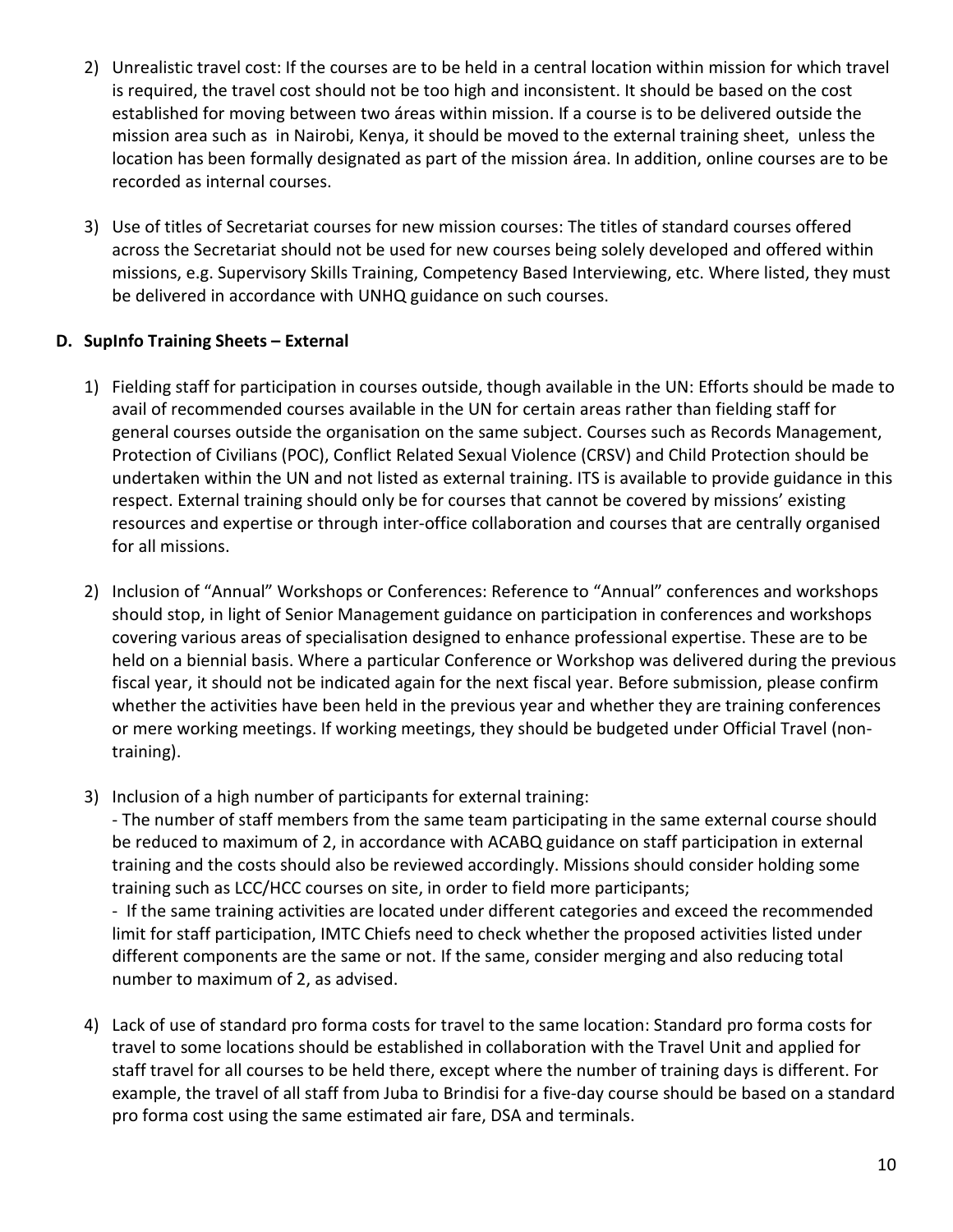- 5) Inclusion of Business Class ticket costs for Training travel: The rates quoted for travel for courses should always be checked to ensure that only economy (not business) class rates are indicated, in accordance with the rules on travel for training.
- 6) Lack of inclusion of information on proposed training location: The proposed location at which the training is to be delivered should always be located. Where unknown, Brindisi, Entebbe or New York could be used as an estimate based on the closest place to which such courses are normally held.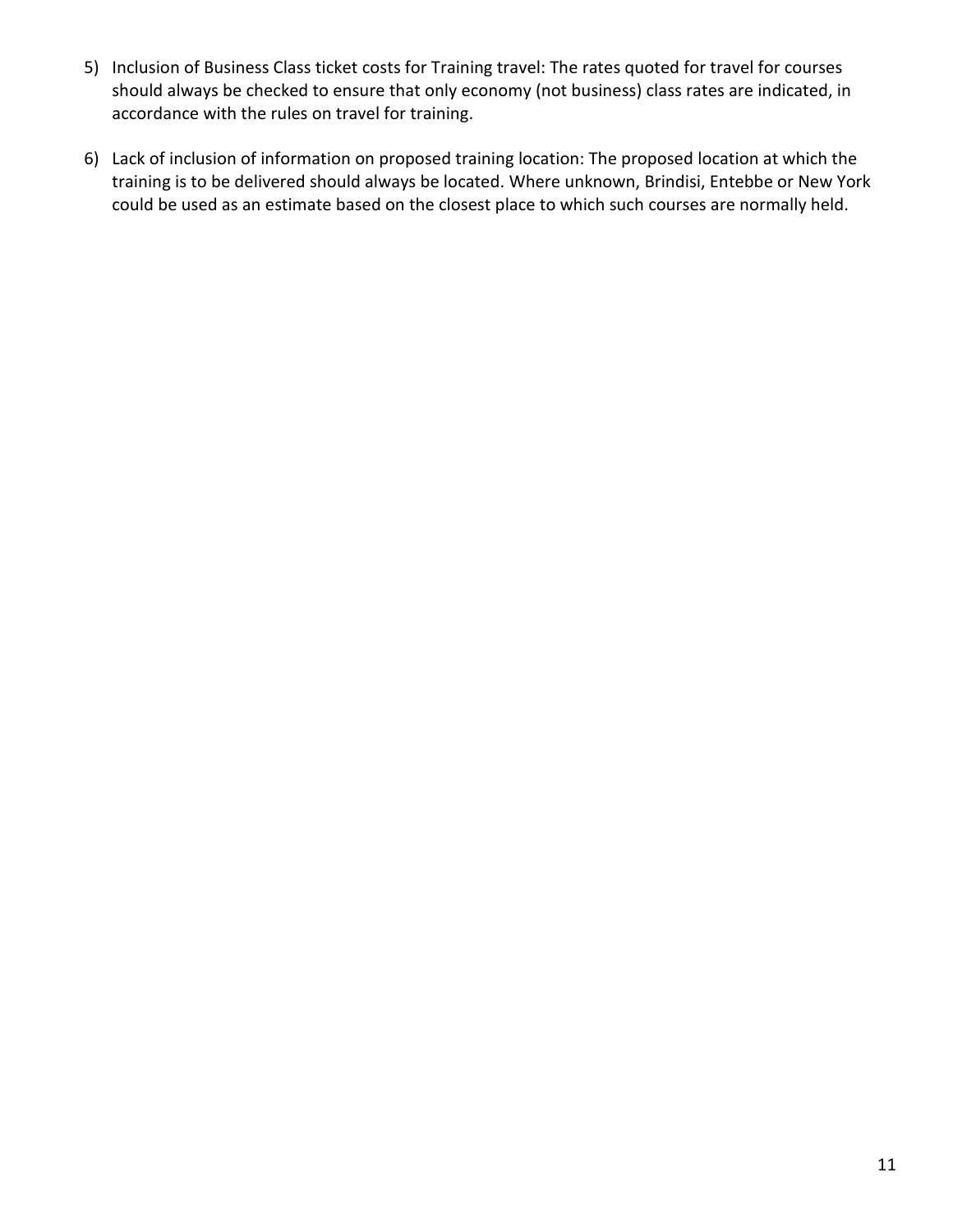# **Annex I: Checklist for the Training Budget Proposal**

| <b>Serial</b>  | <b>Checklist</b>                                                                                                                                                                                                                                                                                                                                                          |
|----------------|---------------------------------------------------------------------------------------------------------------------------------------------------------------------------------------------------------------------------------------------------------------------------------------------------------------------------------------------------------------------------|
|                | Check:                                                                                                                                                                                                                                                                                                                                                                    |
| 1              | Whether the link between training and mandate implementation is prioritized and maintained; Senior<br>Management would want to see more focus of training on substantive issues that impact on mandate<br>implementation rather than basic administrative matters.                                                                                                        |
| $\overline{2}$ | Whether MTPs and related budget submissions reflect the results of mission-specific training needs<br>assessments and address training needs of all categories of mission personnel.                                                                                                                                                                                      |
| 3              | Whether Budget submission has incorporates training needed to address initiatives included in the<br>report of the High-level Independent Panel on Peace Operations, the related Secretary-General's<br>implementation report and the report on the external review of the UN Police Division.                                                                            |
| 4              | Whether mission has focused on training to enhance interoperability between civilian and uniformed<br>components, with all in-mission training requirements (including those for military and police) included<br>in the MTP.                                                                                                                                             |
| 5              | Whether mission has made provisions to cover the costs associated with the Senior Mission<br>Administration and Resource Training (SMART) and its delivery in the mission, and the new Mission<br>Advanced Staff Training.                                                                                                                                                |
| 6              | Whether the proposals reflect all training, including initiatives that do not have budgetary<br>implications as well as those covered by extra-budgetary resources.                                                                                                                                                                                                       |
| $\overline{7}$ | Whether the proposals include required priorities in training such as on Protection of Civilians (POC),<br>Conflict-related Sexual Violence (CRSV), Child Protection and Gender considerations.                                                                                                                                                                           |
| 8              | Whether missions with POC/CRSV mandates have included scenario-based training on mandate<br>implementation, use of rules of engagement and directives on the use of force, integrated contingency<br>plans, the division of responsibilities between the Force and United Nations Police and United Nations<br>Security on security of POC sites in the budget proposals. |
| 9              | Whether training on SEA issues, based on "New Strategy to Fight Sexual Exploitation and Abuse" are<br>properly covered or not.                                                                                                                                                                                                                                            |
| 10             | Whether enhancing planning skills courses, such as Conflict Analysis and Strategic Assessment have<br>been incorporated into the proposals or not.                                                                                                                                                                                                                        |
| 11             | Whether efforts continue to be made to identify and prioritise national staff training needs or not.                                                                                                                                                                                                                                                                      |
| 12             | Whether functional conferences and workshops for various areas of specialisation that are of a training<br>nature or are training-related are indicated as "Official Travel (Training)" and are to be held on a biennial<br>basis or not.                                                                                                                                 |
| 13             | Whether the standard of accommodation for all travel for training, including functional conferences<br>and workshops, has been reflected as economy class or not.                                                                                                                                                                                                         |
| 14             | Whether the mission included consultants for training courses that in-house expertise can be used<br>for or not.                                                                                                                                                                                                                                                          |